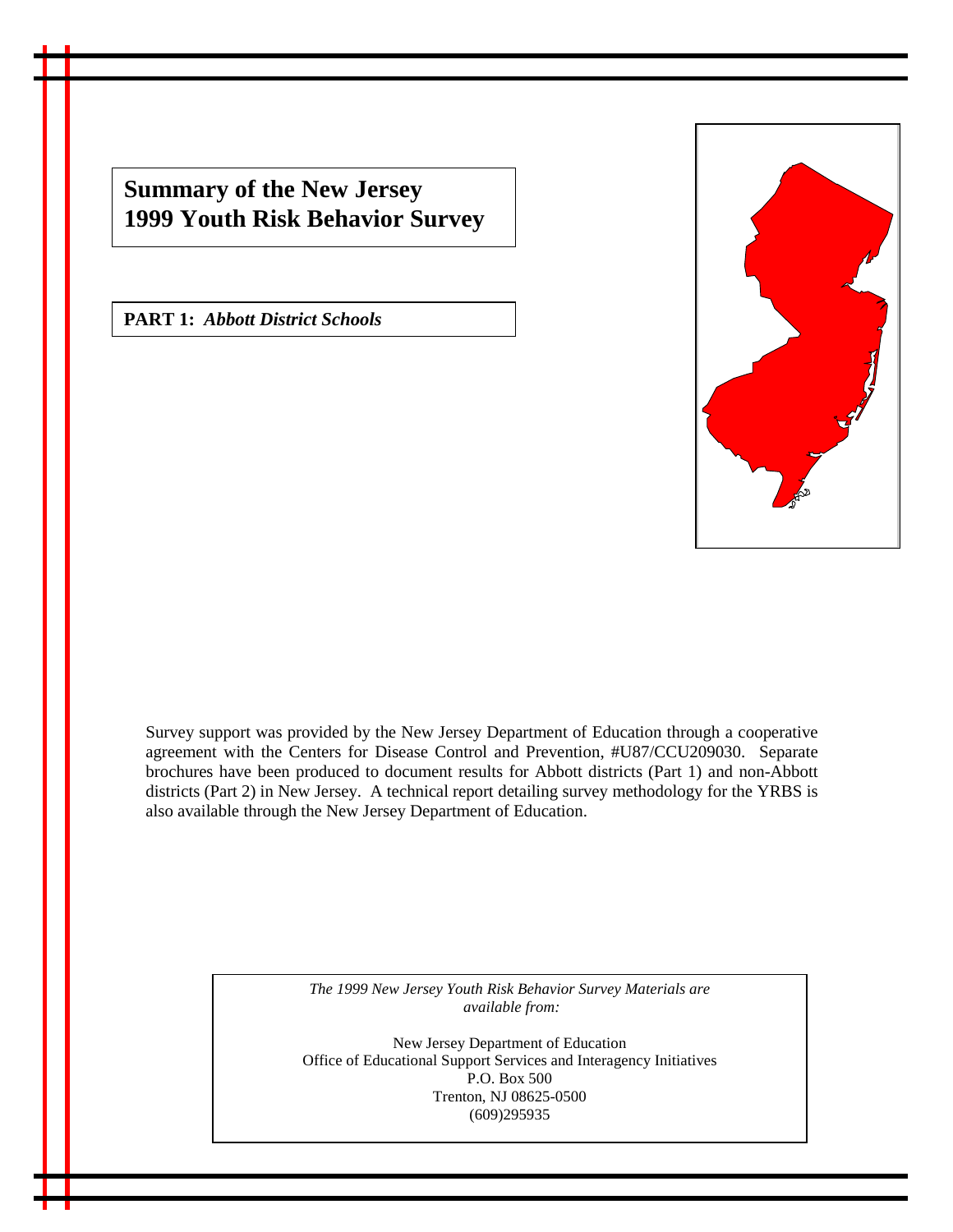# **1999 NJ YOUTH RISK BEHAVIOR SURVEY**

This brochure summarizes the findings of the 1999 New Jersey Youth Risk Behavior Survey of high school students in Abbott districts. The NJ Department of Education conducts this study every other year with funding from the Centers for Disease Control and Prevention (CDC). The study used a survey developed by CDC, which asks students to answer questions about their health-related behavior in six areas that are highly related to preventable illness and injury among young people.

A total of 1,159 students -- in 20 of 24 sampled schools - participated in the study. The response rate of 58% was below the level needed to provide reliable, representative results that could be projected to the entire population of Abbott district high school students. (A 60% response rate was required for survey weighting.) However, as the table to the right indicates, the profile of students who participated is comparable to NJ students overall. The findings can be considered indicative of students' health risk behaviors but should not be compared statistically with YRBS results in other regions or at other points in time.

# **TOBACCO USE**

Seventy percent of students surveyed have had at least one puff of a cigarette and 55% have smoked a whole cigarette. In their lifetime, 17% indicate that they have been regular smokers -- they have smoked at least one cigarette a day for 30 consecutive days. Overall, 9% of students can be classified currently as regular smokers.

**A current regular smoker is defined as one who smoked one or more cigarettes on all of the last 30 days. Students who meet that definition:**

| <b>Males</b>   | 12%   |  |  |
|----------------|-------|--|--|
| <b>Females</b> | $6\%$ |  |  |

A quarter of students (24%) have smoked cigarettes in the past 30 days. Of these smokers, 49% bought cigarettes in a store, 23% borrowed them from others, 13% gave someone money to buy them, 3% stole them, and 1% used a vending machine. Only 28% who purchased them in a store say they were asked to show proof of age upon purchase in the past 30 days.

Fifteen percent of students have smoked cigars, cigarillos, or little cigars during the past 30 days and 3% of students have chewed tobacco or used snuff during this time period.

# **ALCOHOL AND DRUGS Alcohol**

Three-quarters of students (77%) report they have consumed at least one drink of alcohol in their lifetime. During the 30 days preceding the survey:

- 44% reported drinking;
- 24% reported drinking five or more drinks in a row within a few hours;
- 6% drank on school property.

More males (48%) than females (40%) have consumed alcohol in the past 30 days; and more males (31%) also report having consumed five or more drinks in a row than females (18%).

## **Drugs**

In terms of lifetime usage, marijuana is the most frequently used drug among students. Forty percent of students have used marijuana at least once in their lives. More males (48%) than females (34%) have used marijuana in their lifetime; and half of those 18 years and older (50%) have used marijuana compared to only 30% of those 15 years and younger.

The following figure indicates lifetime usage of various substances by New Jersey Abbott high school students:

The survey data was collected and this brochure produced under contract with the Center for Public Interest Polling at the Eagleton Institute, Rutgers University. A separate brochure reports study findings conducted among other NJ non-Abbott districts.

| <b>DEMOGRAPHICS</b> | <b>SAMPLE</b><br><b>SCHOOLS</b> |        | <b>NEW JERSEY</b><br><b>SCHOOLS</b> |         |
|---------------------|---------------------------------|--------|-------------------------------------|---------|
|                     |                                 | Non-   |                                     | Non-    |
|                     | Abbott                          | Abbott | Abbott                              | Abbott  |
| RACE/ETHNICITY      |                                 |        |                                     |         |
| White               | 21%                             | 67%    | 18%                                 | 75%     |
| <b>Black</b>        | 38                              | 9      | 42                                  | 10      |
| Hispanic            | 34                              | 13     | 36                                  | 7       |
| Other               | 7                               | 11     | 4                                   | 8       |
| <b>GRADE</b>        |                                 |        |                                     |         |
| q <sup>th</sup>     | 23%                             | 26%    | 33%                                 | 27%     |
| $10^{th}$           | 27                              | 27     | 26                                  | 25      |
| $11^{th}$           | 24                              | 25     | 21                                  | 25      |
| $12^{th}$           | 25                              | 21     | 19                                  | 23      |
| <b>GENDER</b>       |                                 |        |                                     |         |
| Male                | 48%                             | 48%    | 48%                                 | 50%     |
| Female              | 52                              | 52     | 52                                  | 50      |
| Population/Sample   | 1,159                           | 1,093  | 55,938                              | 252,007 |

# **Drug Usage in Lifetime**



During the past 30 days, 22% of students report using marijuana at least once. Six percent of students have used marijuana on 20 or more occasions and 6% have used marijuana on school property in this period. In addition, 3% of students report recent use of cocaine and 3% have used inhalants -- defined as sniffing glue, breathing contents of aerosol spray cans, or inhaling any paints or sprays -- in the past 30 days.

A quarter of students (24%) say they have been offered, sold, or given illegal drugs on school property in the past year.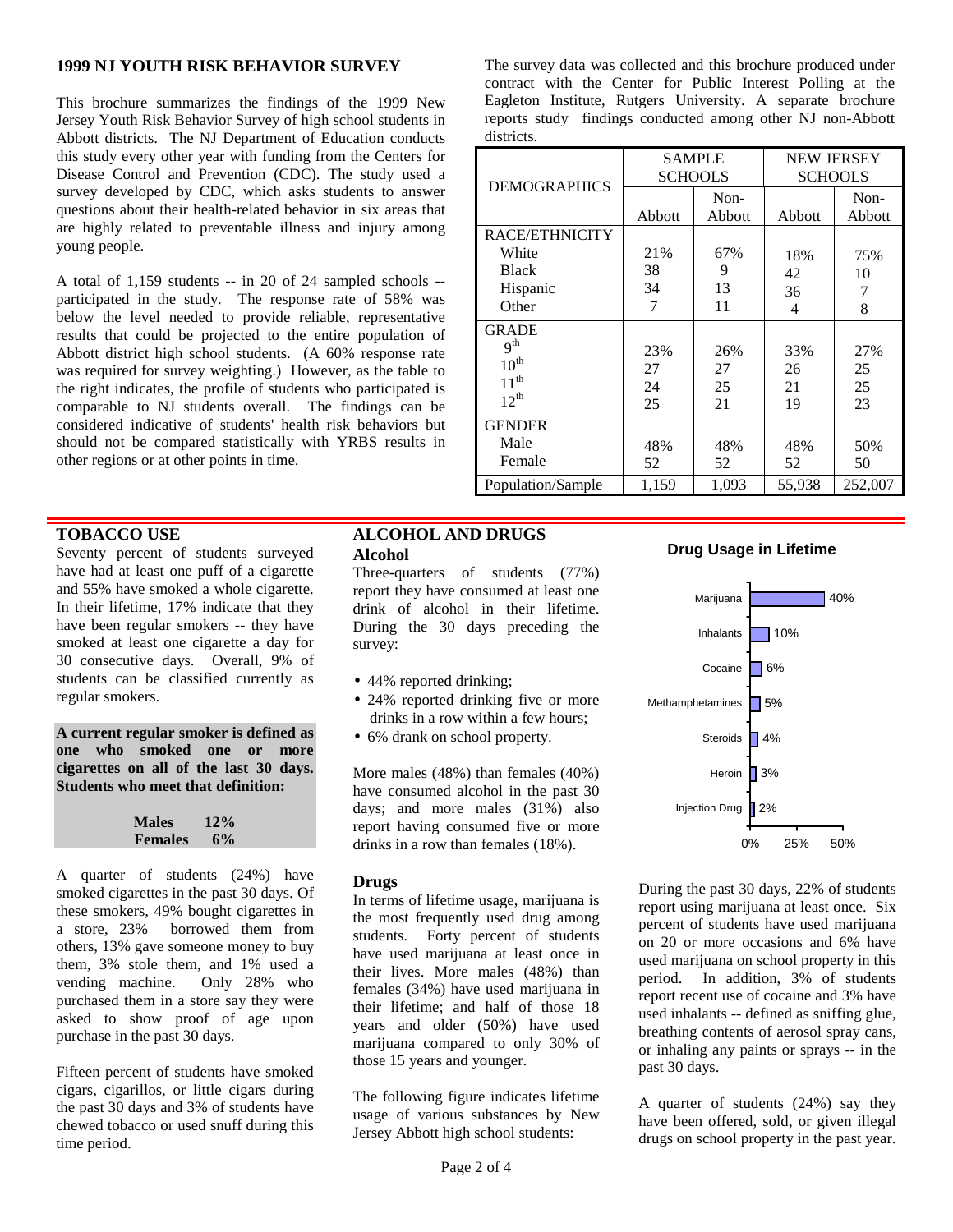# **POTENTIAL FOR INJURY Suicide**

Over a third of those New Jersey Abbott district students surveyed say they have felt so sad or hopeless almost every day for a period of at least two weeks that they have stopped doing some usual activities (37%). Female students (40%) and those 18 years or older (46%) are most likely to express such sentiments.

Almost 1-in-5 say they have considered suicide in the past 12 months. Fifteen percent say they have actually planned suicide and 10% have attempted

**Suicide**



## **BODY IMAGE**

About 4-in-10 surveyed students (38%) say they are currently trying to *lose* weight -- 50% of females and 26% of males. On the other hand, 26% say they are trying to *gain* weight -- 37% of males and 16% of females.

The graph below indicates the methods students report they use to either maintain their current weight or lose weight:

## **Methods of Losing Weight**



suicide in the past 12 months. More female students (11%) say they have attempted suicide than male students (7%). Also, 3% of students report making a suicide attempt that resulted in an injury, poisoning, or overdose that had to be treated by a medical professional.

## **Seat Belts**

Twenty-eight percent of students say they never or rarely use their seat belt when riding in a car driven by someone else.

#### **Helmet Use**

More than 9-in-10 students who ride a bicycle report that they rarely (5%) or never (88%) wear a helmet when doing so. A third of students who ride motorcycles also say that they either rarely (5%) or never (28%) wear a helmet when riding.

## **Drinking and Driving**

In the past 30 days, 10% of students report having driven a car or other vehicle after drinking alcohol. During the same period, 29% of students say that on at least one occasion they have been in a car or other vehicle driven by someone else who had been drinking alcohol.

More than a quarter of students (28%) describe themselves as slightly or very overweight -- 21% of males and 35% of females.

## **DIETARY BEHAVIORS**

In the past 7 days, students report the following dietary behaviors:

- 21% had no servings of fruit; • 16% drank no fruit juices;
- 14% had neither green salad, carrots nor any other vegetables;
- 19% did not drink any milk.

#### **PHYSICAL ACTIVITY**

Of all students, 18% did not engage in any aerobic activities in the last seven days -- 23% of females and 14% of males. Twenty-nine percent of students did not perform any strengthening or toning exercises during the last seven days -- 18% of males and 39% of females.

#### **Violence**

In the past 30 days, 17% of students say they have carried a weapon such as a gun, knife, or club in general and 9% have brought one into school. More males have carried a weapon (28%) or have brought one into school (13%).

## **Carry a Weapon**



One-in-five students (19%) missed at least one day of school in the past 30 days because they felt unsafe at school or on their way to or from school. Students report the following violent incidents in the past 12 months:

36%: physical fight

- 18%: physical fight at school
- 14%: physically assaulted by partner
- 11%: threatened/injured at school

A little more than half of students (54%) played on a sports team in the past year and 89% have at least one period of physical education class a week.

Almost a quarter of students (24%) say they watch five hours or more of television per school day and another 51% watch between 2 and 4 hours of TV on school days.

#### **Watching Television**